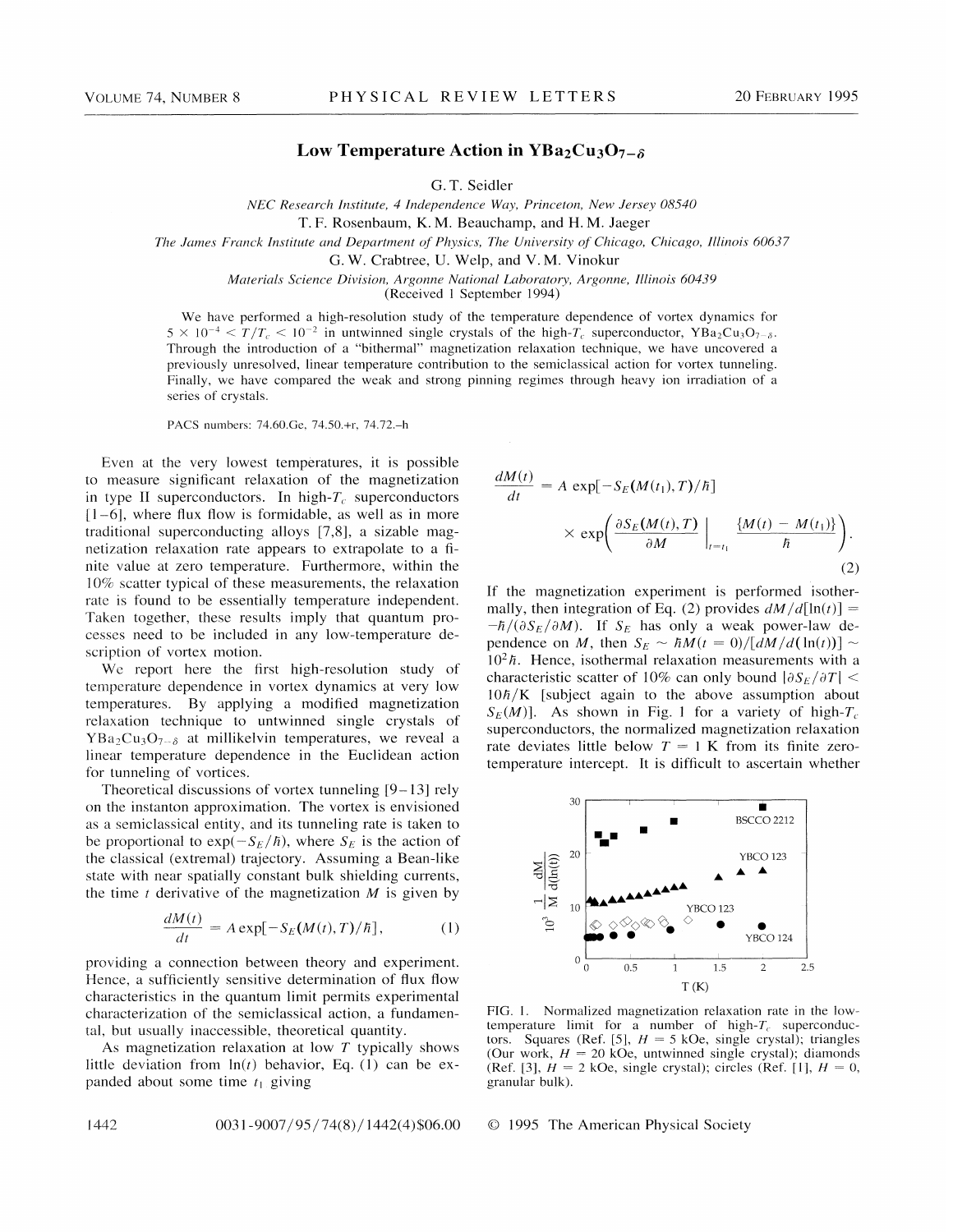or not the relaxation rate truly is temperature independent in the  $T \rightarrow 0$  limit.

We now present an analysis of the relaxation rate's response to a single rapid change of the sample temperature during a magnetization relaxation measurement. We show that this "bithermal" relaxation measurement permits a direct and far more sensitive determination of the temperature dependence of the semiclassical action. We illustrate schematically in Fig. 2 the behavior of Eq. (2) for two temperatures, with the hypotheses of a nonzero temperature dependence of  $S_E(M, T)$  and a temperatureindependent prefactor A. The prefactor A depends mainly on the quantum attempt frequency and, therefore, should have little temperature dependence in the quantum regime. Consider a typical experiment starting at temperature  $T_i$ just after magnet ramping has been completed. The system then evolves with time toward equilibrium, as shown. After a time  $t_w$  has elapsed, the sample temperature is rapidly changed to  $T_f$ . The continuing time evolution of the magnetization is then determined by the middle curve in Fig. 2. Clearly,  $dM/dt$  will show a discontinuity at the change in temperature. Quantitatively,

$$
\frac{dM/dt}{dM/dt}\Big|_{t=t_w,T=T_f} = \exp\{S_E(M(t_w),T_i) - S_E(M(t_w),T_f)\}.
$$
\n(3)

The magnitude of the discontinuity in  $dM/dt$  will be measurably dependent on  $t_w$  only if  $\partial S_E/\partial M$  is sufficiently different at the initial and final temperatures; this can be seen by the increasing vertical displacement between the curves in Fig. 2 as the absolute value of magnetization decreases.

The bismuth Hall-probe gaussmeter used in this experiment was photolithographically prepared on a 0.3 mm thick sapphire substrate. The contact pads consisted of 100 nm of Au on top of 10 nm of Cr. The thermally evaporated 500 nm thick bismuth films were granular with a grain size of 0.5  $\mu$ m and a Hall coefficient approxi-



FIG. 2. Schematic of bithermal magnetization M relaxation, changing temperature from  $T_i$  to  $T_f$  at time  $t_w$ . See text for details.

mately 10% of the bulk Bi value. A thin layer of Apiezon N grease separated the 2  $\mu$ m × 2  $\mu$ m active region of the gaussmeter from a large  $a-b$  face of the  $YBa<sub>2</sub>Cu<sub>3</sub>O<sub>7-δ</sub>$  crystal, placed at least 0.3 mm away from any edge. Details of gaussmeter calibration have been discussed elsewhere [4]. The Hall probe and sample were top loaded into a helium dilution refrigerator and measured by an ac lock-in technique at 16 Hz with a 3 sec time constant and an rms current limited to 0.1  $\mu$ A to avoid heating. Under typical experimental conditions at  $H = 30$  kOe, the device resolution was 2 Oe.

We report complete results on a  $1.05 \times 0.50 \times$ 0.05 mm<sup>3</sup> YBa<sub>2</sub>Cu<sub>3</sub>O<sub>7- $\delta$ </sub> single crystal grown by a conventional flux method in a gold crucible and detwinned by applying uniaxial stress at elevated temperature [14]. Relaxation measurements were prepared by ramping the superconducting solenoid from zero field to the target field at 10 Oe/sec, with  $H$  parallel to the crystallographic  $c$  axis. The magnet was quickly switched to persistent mode after initial current stabilization, and the resulting magnetization relaxation measured to times as long as  $5 \times 10^4$  sec.

We plot in Figs. 3(a) and 3(b) isothermal relaxation at  $H = 30$  kOe for  $T = 0.3$  and 0.1 K. The relaxation rates are  $dM/d[\ln(t)] = 44.2 \pm 0.8$  and  $43.9 \pm 0.6$  Oe, respectively. By contrast, we obtain curve 3(c) by applying the bithermal relaxation technique with  $T_i = 0.3$  K,  $T_f = 0.1$  K, and  $t_w = 4 \times 10^3$  sec. The data have a clear kink at  $t_w$ , and they are fitted with a single free parameter,  $\Delta S_E = S_E(M(t_w), T_f) - S_E(M(t_w), T_i)$  via integration of Eq. (2) with  $t_1 = t_w$ . We obtain  $\Delta S_E = (0.97 \pm 0.25) \hbar$ .



FIG. 3. Magnetization  $M$  vs logarithm of time  $t$  after ramping to magnetic field  $H = 30$  kOe for (a) temperature  $T = 0.3$  K, (b)  $T = 0.1$  K, and (c) isothermal relaxation at  $T = 0.3$  K until  $4 \times 10^3$  sec, followed by cooling to  $T = 0.1$  K and subsequent isothermal relaxation. The curves have been offset for clarity.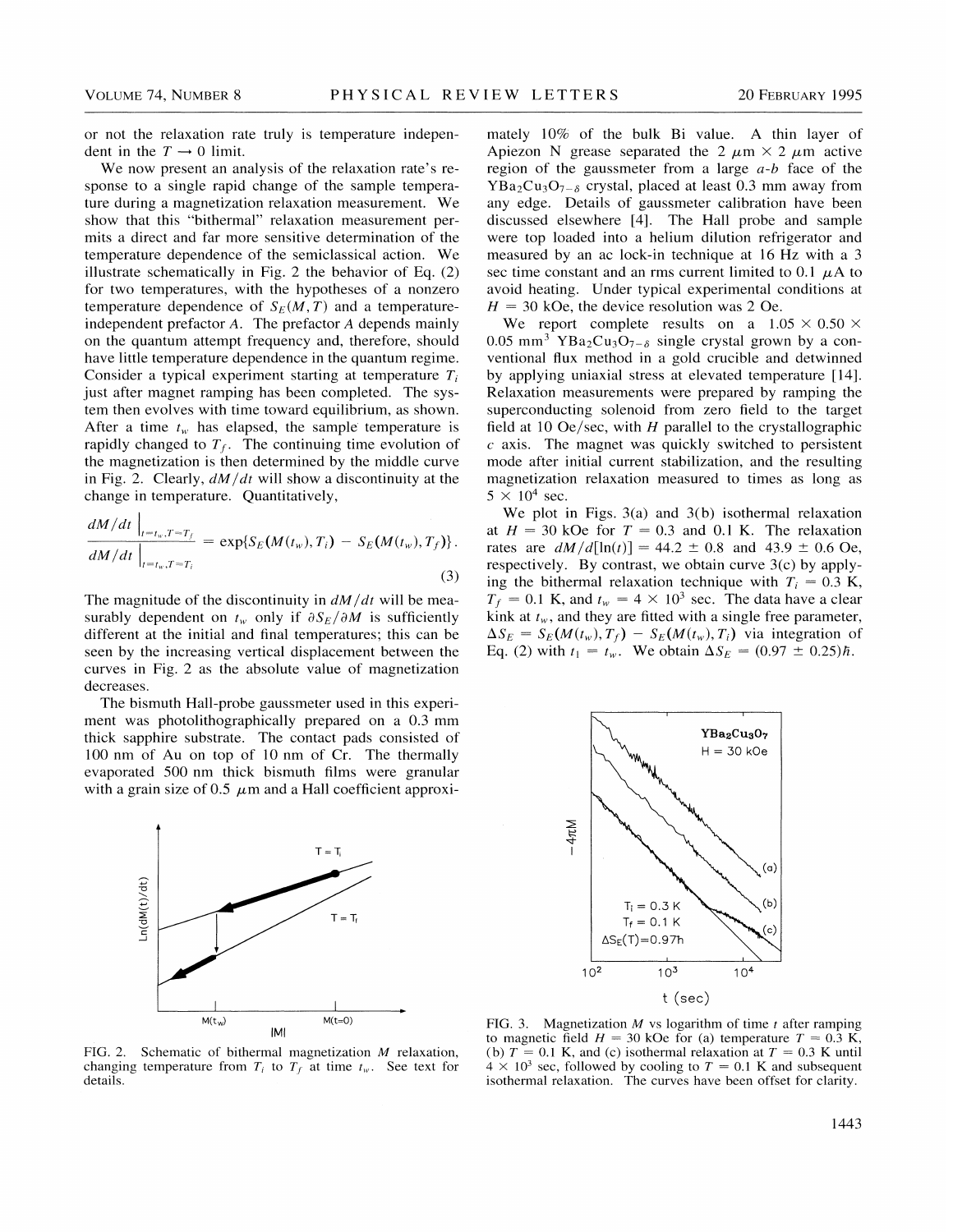

FIG. 4. Bithermal relaxation with heating from initial temperature  $T_i = 0.1$  K to three different final temperatures  $T_f$ . Solid lines are best fits obtained by the integration of Eq. (2) with one free parameter.

We show in Fig. 4 bithermal relaxation data with  $T_i =$ 0.1 K, but with three different values of  $T_f$ . In all three cases, kinks are observed at  $t_w$ , and the data are again fitted well by integration of Eq. (2). Note that the sign change in  $\Delta S_E$  reflects the self-consistency of the data in Figs. 3 and 4; the former were obtained by cooling at  $t_w$ and the latter by heating at  $t_w$ . These results provide conclusive evidence for a significant, measurable temperature dependence in  $S_E(M, T)$  for YBa<sub>2</sub>Cu<sub>3</sub>O<sub>7- $\delta$ </sub> well below  $T = 1$  K. The existence of such a temperature dependence in the semiclassical action is the central result of this Letter.

We performed bithermal relaxation measurements for a variety of initial and final temperatures at  $H = 30$  kOe. We plot in Fig. 5 the fitted temperature dependence of  $S_E$  for  $0.05 \le T \le 0.75$  K. At lower temperatures inductive heating of the refrigerator and sample becomes important, while significant temperature dependence in the magnetization relaxation rate becomes apparent for  $T \ge 0.8$  K (see Fig. 1). The errors are dominated by the error in defining  $t_w$  because of the finite time necessary to execute the temperature step and uncertainties in  $dM/d[\ln(t)]$  (and thus in  $dS_E/dM$ ) at  $T = T_f$ . The linear least squares fit has a slope  $dS_F/dt = (-5.2 \pm 0.2)\hbar/K$ .

Theoretical studies of the quantum behavior of vortices agree that vortex tunneling is expected to be strongly dependent on dissipation and pinning. Ao and Thouless [12] have included the role of the vortex velocity dependent part of the Magnus force in a recent treatment of vortex tunneling, and in the limit of low dissipation and weak pinning predict a linear decrease in  $S_E(T)$  with increasing temperature.



FIG. 5. Temperature T dependence of the Euclidean action  $S_E$ determined by the bithermal relaxation method. Line is a linear least squares fit.

Their finding is in qualitative agreement with the data shown in Fig. 5 and, together, support arguments that high- $T_c$  superconductors are in the "superclean" limit at low temperatures [11]. Quantitative comparison of experiment of theory, however, is inhibited by the difficulty in defining an appropriate "vortex mass" difficulty in defining an appropriate "vortex mass."

The contribution to the tunneling rate from the presence of the Magnus force is expected to decrease as the effects of dissipation and pinning grow [12]. Although it is unclear how to estimate if our samples are sufficiently clean for the theory to apply, we can move to the strongly pinned limit by introducing columnar defects along the  $c$  axis through heavy ion irradiation [15]. For this test, we used thin (12 to 20  $\mu$ m), untwinned asgrown YBa<sub>2</sub>Cu<sub>3</sub>O<sub>7- $\delta$ </sub> single crystals. Before the introduction of columnar defects, these samples exhibited a  $\Delta S_F(T)$  identical (within error bars) to that of the thicker  $YBa_2Cu_3O_{7-\delta}$  single crystal discussed above. After irradiation, a different story emerged. We found no kink at  $t_w$  in the bithermal relaxation and, hence, no measurable temperature dependence in the semiclassical action for samples with columnar defect densities  $B_{\varphi}$  of either 10 or 20 kOe (defined relative to an equivalent vortex density at internal magnetic field  $B$ ), subject to the constraint that  $B/B_{\varphi} < 1$ . When  $B \gg B_{\varphi}$ , so that each vortex was no longer pinned by a column, then we moved back to the clean (point defect pinning) limit and recovered the temperature dependence in  $S_F$ .

In conclusion, we have developed a modified magnetization relaxation technique which reveals definitively a temperature dependence in the semiclassical action associated with the tunneling of vortices in untwinned singlecrystal YBa<sub>2</sub>Cu<sub>3</sub>O<sub>7- $\delta$ </sub> at millikelvin temperatures. We find a linear decrease in  $S_E$  with increasing temperature on the scale of  $5\hbar/K$  which has not been reported in previous magnetization relaxation experiments on type II superconductors in the  $T \rightarrow 0$  limit. The introduction of